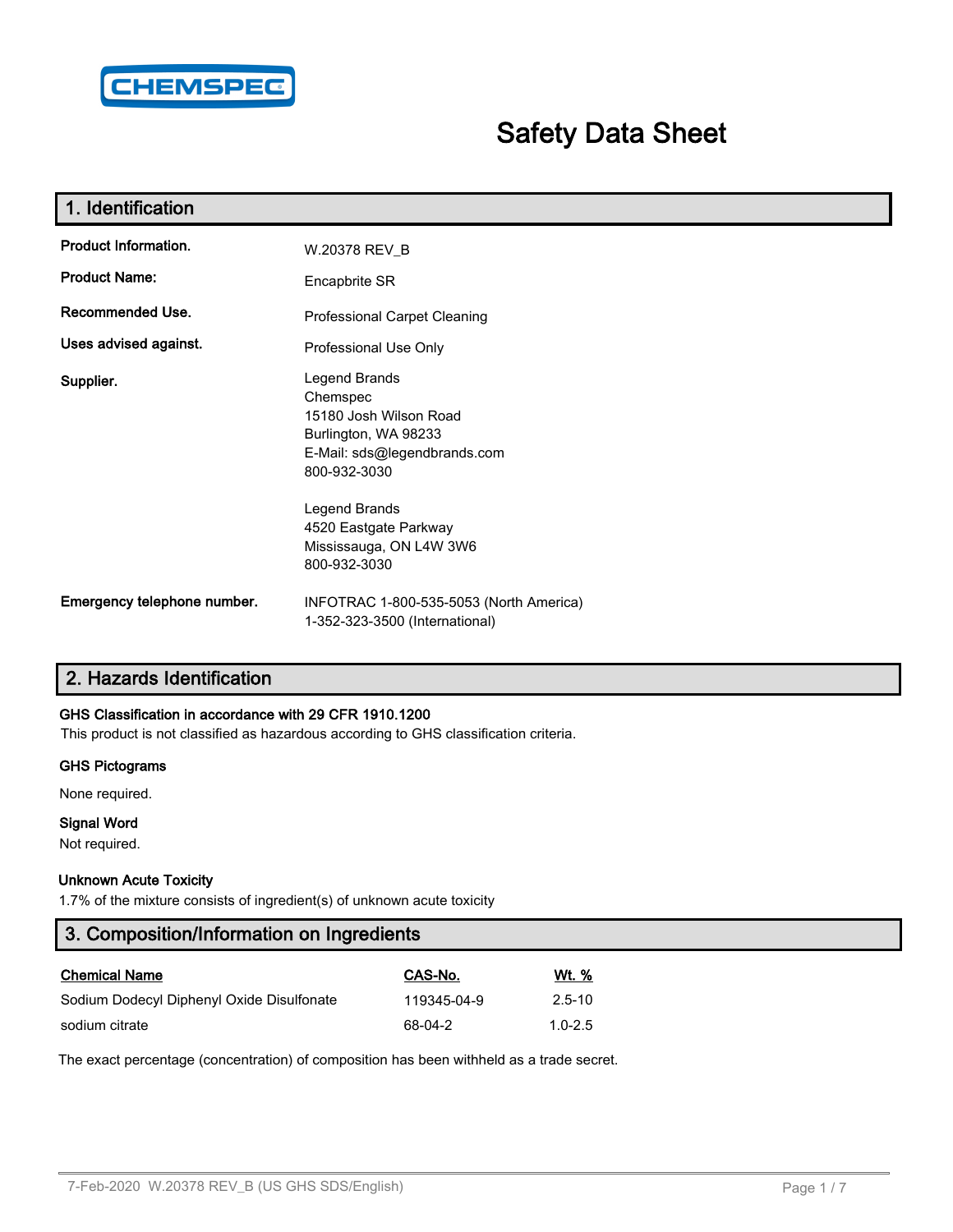## **4. First-aid Measures**

#### **Description of first-aid measures.**

#### **General advice.**

Call a physician if irritation develops or persists. When symptoms persist or in all cases of doubt seek medical advice.

#### **Inhalation.**

Move to fresh air.

#### **Skin contact.**

Wash off immediately with soap and plenty of water. Remove all contaminated clothes and shoes.

#### **Eye contact.**

Rinse thoroughly with plenty of water for at least 15 minutes and consult a physician. Remove contact lenses, if present.

#### **Ingestion.**

Do NOT induce vomiting. Never give anything by mouth to an unconscious person. Gently wipe or rinse the inside of the mouth with water.

#### **Symptoms.**

See Section 2.2, Label Elements and/or Section 11, Toxicological effects.

#### **Notes to physician.**

Treat symptomatically.

## **5. Fire-fighting Measures**

#### **Extinguishing media.**

#### **Suitable extinguishing media.**

Use extinguishing measures that are appropriate to local circumstances and the surrounding environment.

#### **Extinguishing media which shall not be used for safety reasons.**

High volume water jet.

#### **Special hazards arising from the substance or mixture.**

No information available.

#### **Advice for firefighters.**

As in any fire, wear self-contained breathing apparatus pressure-demand, MSHA/NIOSH (approved or equivalent) and full protective gear.

## **6. Accidental Release Measures**

#### **Personal precautions, protective equipment and emergency procedures.**

#### **Personal precautions.**

Avoid contact with skin, eyes and clothing. Ensure adequate ventilation, especially in confined areas. Do not breathe vapors or spray mist.

#### **Advice for emergency responders.**

Use personal protection recommended in Section 8.

#### **Environmental precautions.**

Prevent product from entering drains. See Section 12 for additional Ecological information.

#### **Methods and materials for containment and cleaning up.**

#### **Methods for Containment.**

Prevent further leakage or spillage if safe to do so. Pick up and transfer to properly labeled containers.

#### **Methods for cleaning up.**

Use personal protective equipment as required.

#### **Reference to other sections.**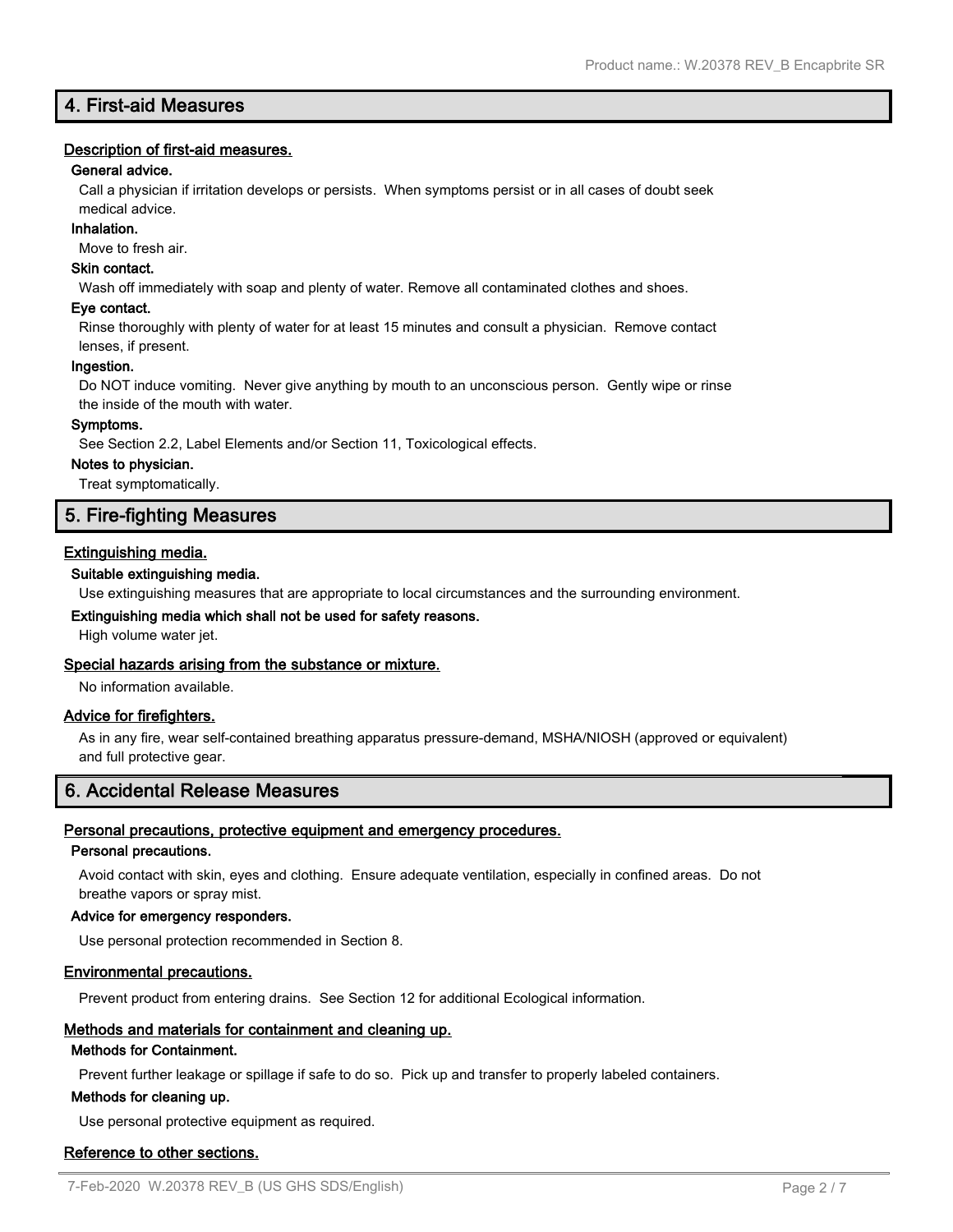See section 8 for more information.

## **7. Handling and Storage**

#### **Conditions for safe storage, including any incompatibilities.**

#### **Advice on safe handling.**

Handle in accordance with good industrial hygiene and safety practice.

#### **Hygiene measures.**

See section 7 for more information.

#### **Storage Conditions.**

Keep containers tightly closed in a cool, well-ventilated place.

## **8. Exposure Controls/Personal Protection**

### **Ingredients with Occupational Exposure Limits Chemical Name ACGIH TLV-TWA ACGIH-TLV STEL OSHA PEL-TWA OSHA PEL-CEILING**

Contains no substances with occupational exposure limit values.

**TLV = Threshold Limit Value TWA = Time Weighted Average PEL = Permissible Exposure Limit STEL = Short-Term Exposure Limit N.E. = Not Established**

#### **Engineering Measures.**

Showers, eyewash stations, and ventilation systems.

#### **Personal protective equipment.**

#### **Eye/Face Protection.**

Safety glasses with side-shields.

#### **Skin and body protection.**

Wear suitable protective clothing.

#### **Respiratory protection.**

In case of insufficient ventilation wear suitable respiratory equipment.

## **9. Physical and chemical properties.**

## **Information on basic physical and chemical properties.**

| <b>Physical state</b>                  | Liquid                           |
|----------------------------------------|----------------------------------|
| Appearance                             | Clear liquid                     |
| Color                                  | Amber                            |
| Odor                                   | Perfume                          |
| <b>Odor Threshold</b>                  | No Information                   |
| рH                                     | 9.0                              |
| Melting/freezing point., °C (°F)       | No Information                   |
| Flash Point., °C (°F)                  | No Information                   |
| Boiling point/boiling range., °C (°F)  | 100 - 1,412 (212 - 2573.6)       |
| <b>Evaporation rate</b>                | <b>Faster than Diethyl Ether</b> |
| <b>Explosive properties.</b>           | No Information                   |
| Vapor pressure.                        | No Information                   |
| Vapor density.                         | No Information                   |
| Specific Gravity. (g/cm <sup>3</sup> ) | 1.030                            |
| Water solubility.                      | No Information                   |
| <b>Partition coefficient.</b>          | No Information                   |
| Autoignition temperature°C             | No Information                   |
| Decomposition Temperature °C.          | No Information                   |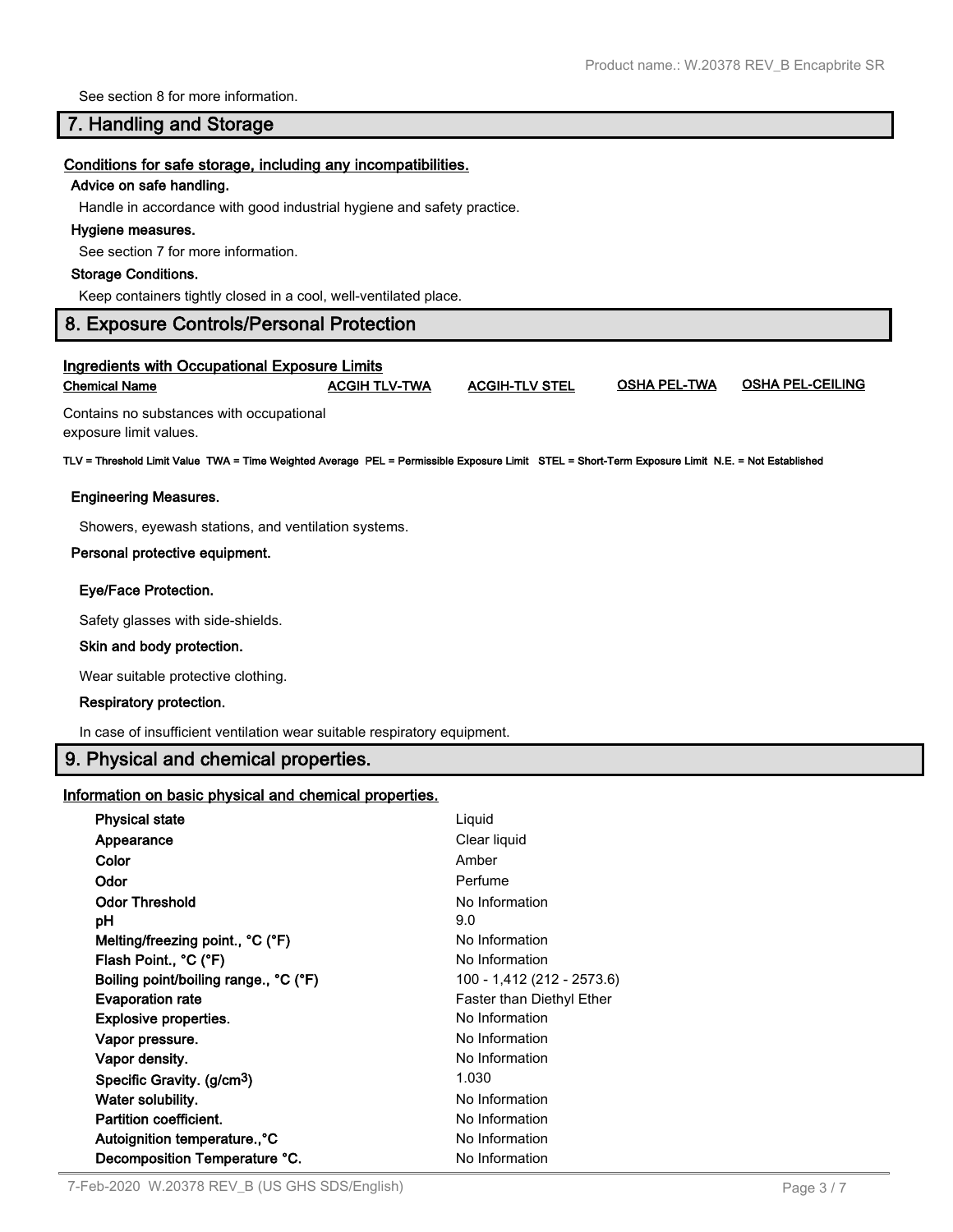**Viscosity, kinematic.** No Information

## **Other information.**

**Volatile organic compounds (VOC) content.** ~5% **Density, Ib/gal** No Information

## **10. Stability and Reactivity**

## **Reactivity.**

Stable under normal conditions.

## **Chemical stability.**

Stable under recommended storage conditions.

#### **Possibility of hazardous reactions.**

None known based on information supplied.

#### **Conditions to Avoid.**

None known.

## **Incompatible Materials.**

None known based on information supplied.

## **Hazardous Decomposition Products.**

None known.

|                                              | 11. Toxicological Information                         |                        |             |                        |  |  |  |  |
|----------------------------------------------|-------------------------------------------------------|------------------------|-------------|------------------------|--|--|--|--|
|                                              | Information on toxicological effects.                 |                        |             |                        |  |  |  |  |
|                                              | Acute toxicity.                                       |                        |             |                        |  |  |  |  |
|                                              | <b>Product Information</b>                            |                        |             |                        |  |  |  |  |
| LD50 Oral                                    | <b>LD50 Dermal</b>                                    | <b>LC50 Inhalation</b> |             |                        |  |  |  |  |
| OralLD50                                     | 58,605.00 mg/kg                                       | N.I.                   |             |                        |  |  |  |  |
| <b>Component Information.</b>                |                                                       |                        |             |                        |  |  |  |  |
| CAS-No.                                      | <b>Chemical Name</b>                                  | LD50 Oral              | LD50 Dermal | <b>LC50 Inhalation</b> |  |  |  |  |
|                                              | 119345-04-9 Sodium Dodecyl Diphenyl Oxide Disulfonate | N.I.                   | 2000        | N.I.                   |  |  |  |  |
| 68-04-2                                      | sodium citrate                                        | 6500 mg/kg             | > 5 g/kg    | N.I.                   |  |  |  |  |
| $N.I. = No Information$                      |                                                       |                        |             |                        |  |  |  |  |
| Skin corrosion/irritation.<br>No Information |                                                       |                        |             |                        |  |  |  |  |
| Eye damage/irritation.<br>No Information     |                                                       |                        |             |                        |  |  |  |  |
| No Information                               | Respiratory or skin sensitization.                    |                        |             |                        |  |  |  |  |
| Ingestion.<br>No Information                 |                                                       |                        |             |                        |  |  |  |  |
| Germ cell mutagenicity.<br>No Information    |                                                       |                        |             |                        |  |  |  |  |
| Carcinogenicity.<br>No Information           |                                                       |                        |             |                        |  |  |  |  |
| Reproductive toxicity.<br>No Information     |                                                       |                        |             |                        |  |  |  |  |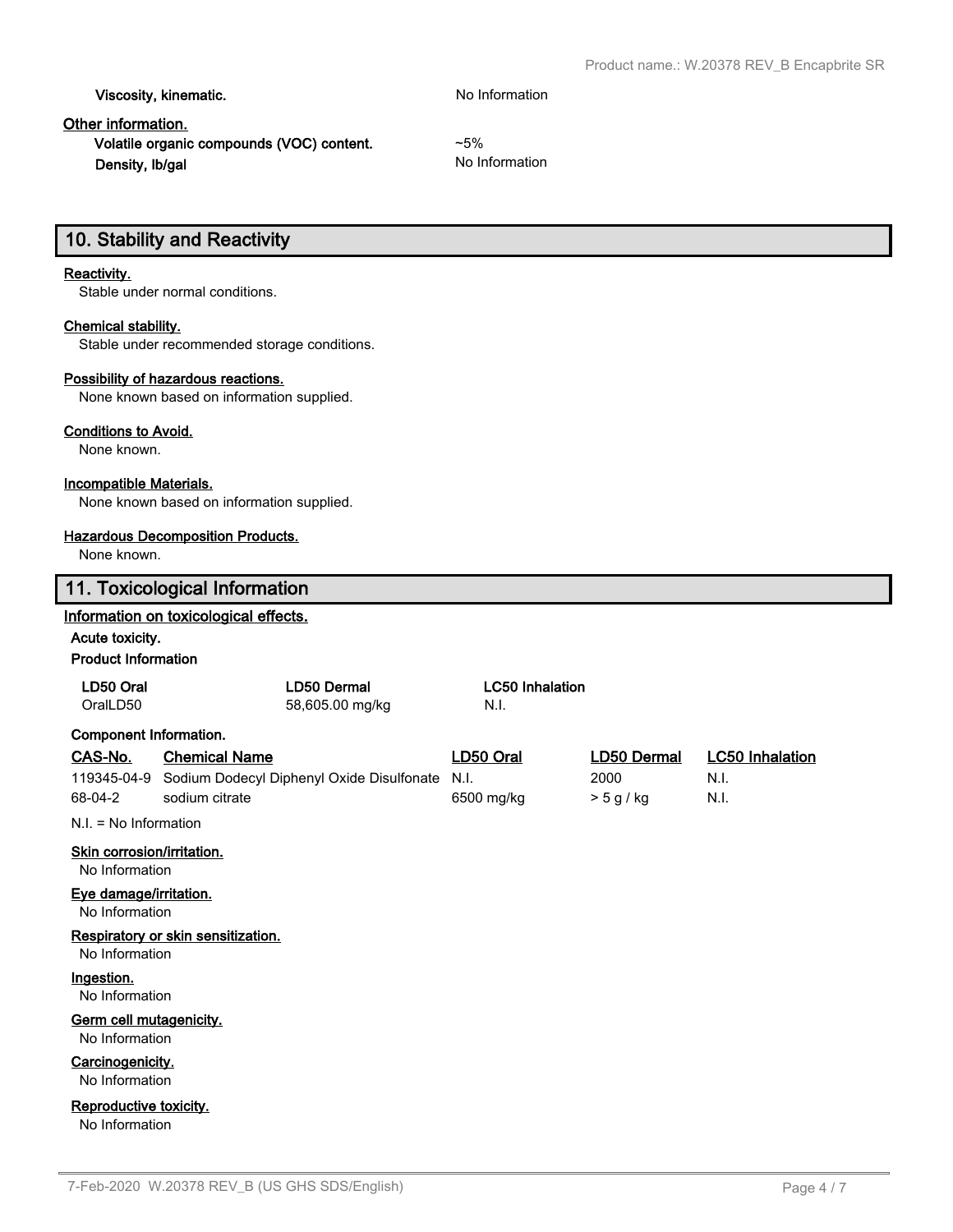## **Specific target organ systemic toxicity (single exposure).**

No Information

#### **Specific target organ systemic toxicity (repeated exposure).**

No Information

## **Aspiration hazard.**

No Information

#### **Primary Route(s) of Entry**

No Information

## **12. Ecological Information**

#### **Toxicity.**

4.27% of the mixture consists of ingredient(s) of unknown aquatic toxicity

## **Ecotoxicity effects.**

| Chemical Name  | Toxicity to algae | Toxicity to fish              | Toxicity to daphnia and other<br>aquatic invertebrates |
|----------------|-------------------|-------------------------------|--------------------------------------------------------|
| sodium citrate |                   | LC50 96 h Poecilia reticulata | EC50 48 h Daphnia magna 5600                           |
| 68-04-2        |                   | 18000 - 32000 mg/L            | - 10000 mg/L                                           |

## **Persistence and degradability.**

No data are available on the product itself.

## **Bioaccumulative potential.**

Discharge into the environment must be avoided.

#### **Mobility in soil.**

No information

#### **Other adverse effects.**

No information

## **13. Disposal Considerations**

#### **Waste Disposal Guidance.**

Disposal should be in accordance with applicable regional, national and local laws and regulations.

## **14. Transport Information DOT Shipping Name:** Not Regulated

| <b>SHIPPING INSING.</b> | <u>ivul Regulated</u> |
|-------------------------|-----------------------|
| <b>IMDG</b>             |                       |
| <b>Hazard Class:</b>    | Not Regulated         |
| <b>IATA</b>             | No Information        |

## **15. Regulatory Information**

## **International Inventories:**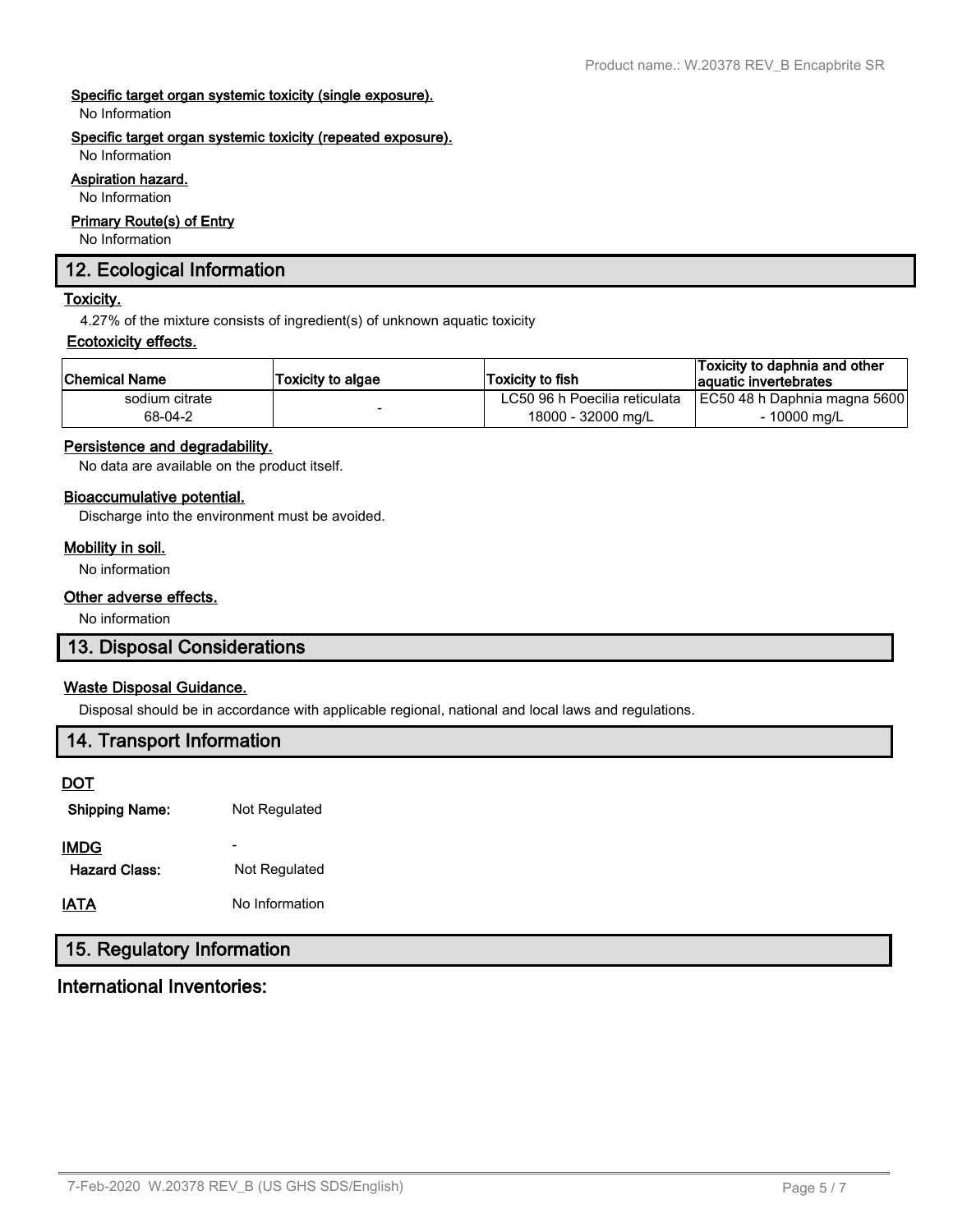| TSCA                 | Complies                                                                                          |
|----------------------|---------------------------------------------------------------------------------------------------|
| DSL                  | Complies                                                                                          |
| <b>DSL/NDSL</b>      | Complies                                                                                          |
| <b>EINECS/ELINCS</b> |                                                                                                   |
| <b>ENCS</b>          |                                                                                                   |
| <b>IECSC</b>         | Complies                                                                                          |
| KECI                 |                                                                                                   |
| <b>PICCS</b>         | Complies                                                                                          |
| <b>AICS</b>          | Complies                                                                                          |
| <b>NZIoC</b>         | Complies                                                                                          |
| TCSI                 |                                                                                                   |
| <b>TSCA</b>          | United States Toxic Substances Control Act Section 8(b) Inventory.                                |
| <b>DSL</b>           | Canadian Domestic Substances List.                                                                |
| <b>DSL/NDSL</b>      | Canadian Domestic Substances List/Canadian Non-Domestic Substances List                           |
| <b>EINECS/ELINCS</b> | European Inventory of Existing Chemical Substances/European List of Notified Chemical Substances. |
| <b>ENCS</b>          | Japan Existing and New Chemical Substances.                                                       |
| <b>IECSC</b>         | China Inventory of Existing Chemical Substances.                                                  |
| <b>KECL</b>          | Korean Existing and Evaluated Chemical Substances.                                                |
| <b>PICCS</b>         | Philippines Inventory of Chemicals and Chemical Substances.                                       |
| <b>AICS</b>          | Australian Inventory of Chemical Substances.                                                      |
| <b>NZIoC</b>         | New Zealand Inventory of Chemicals.                                                               |
| <b>TCSI</b>          | Taiwan Chemical Substance Inventory                                                               |

## **U.S. Federal Regulations:**

## **SARA SECTION 313:**

This product contains the following substances subject to the reporting requirements of Section 313 of Title III of the Superfund Amendment and Reauthorization Act of 1986 and 40 CFR part 372: .

This product does not contain any chemicals that are subject to the reporting requirements of SARA 313.

## **TOXIC SUBSTANCES CONTROL ACT 12(b):**

This product contains the following chemical substances subject to the reporting requirements of TSCA 12(B) if exported from the United States:.

| <b>Chemical Name</b>                   | CAS-No.    |
|----------------------------------------|------------|
| 5-Chloro-2-methyl-4-isothiazolin-3-one | 26172-55-4 |
| 2-Methyl-2H-isothiazol-3-one           | 2682-20-4  |

## **CALIFORNIA PROPOSITION 65 CARCINOGENS**

# WARNING

Warning: The following ingredients present in the product are known to the state of California to cause Cancer:.

| Chemical Name   | CAS-No.  |
|-----------------|----------|
| Styrene monomer | 100-42-5 |

## **CALIFORNIA PROPOSITION 65 REPRODUCTIVE TOXINS**

No Proposition 65 Reproductive Toxins exist in this product.